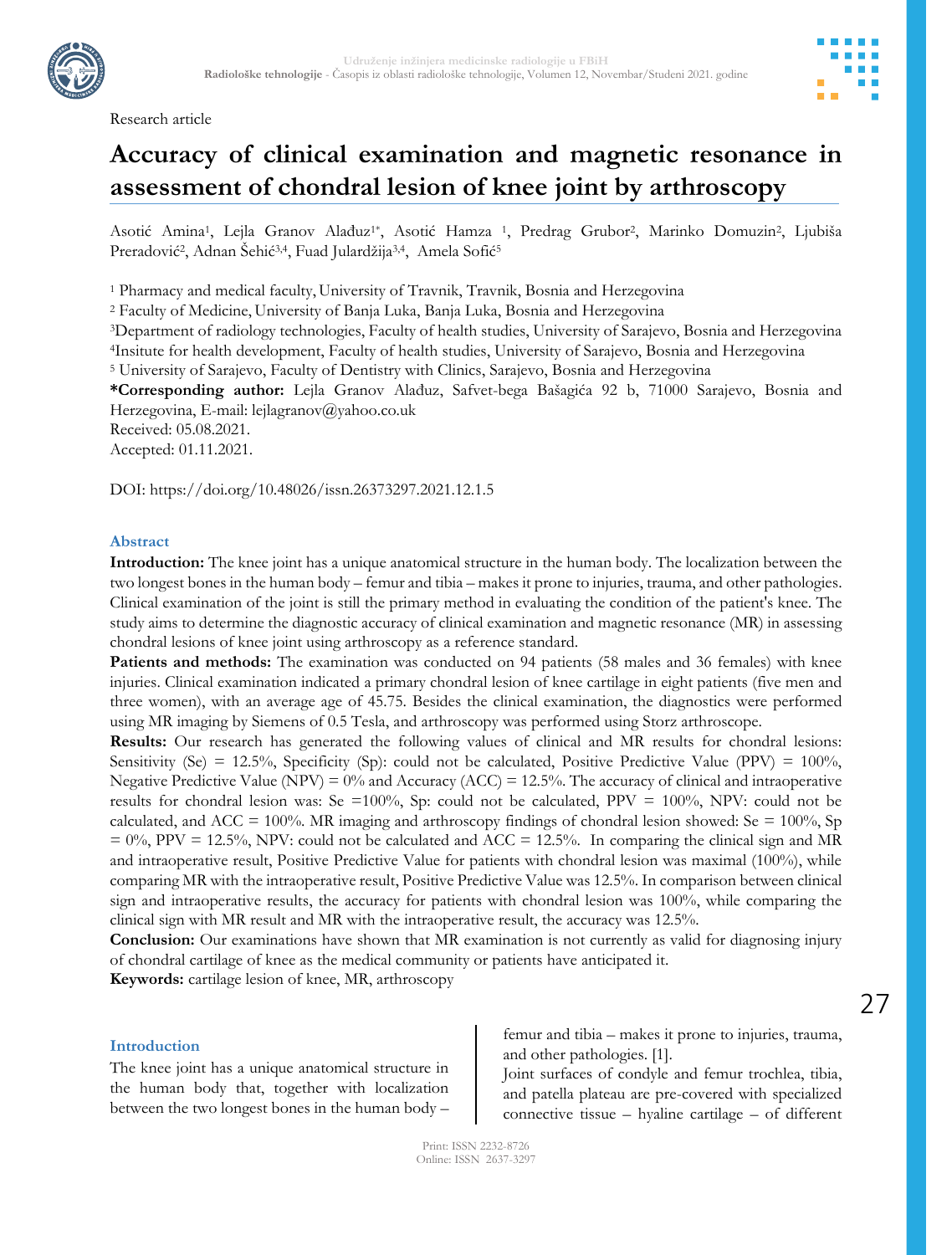

thicknesses. The joint hyaline cartilage has a complex and unique structure, and its integrity is crucial for the proper functioning of the joint. The cartilage is exceptionally smooth on articulated surfaces, elastic, capable of sustaining high pressure generated even during regular movements within the joint. It is primarily composed of chondrocytes and proteoglycans. The macroscopic and microscopic analysis helped conclude that the cartilage composition is not the same in every segment. Still, it is layered, depending on the collagen fibers orientation and chondrocytes density. [2]

Clinical examination of the joint is still the primary method in evaluating the condition of the patient's knee. The clinical examination is commenced with collecting the anamnestic information, informing on symptoms and description of means of injuring, inspection, palpation, and static and dynamic evaluation of the joint's condition. Clinical tests: Fründ's "fear test, "crepitation," and "Patellar apprehension test "are applied for clinical assessment of the state of the knee cartilage. [1-3] The following method in the diagnostic protocol is most frequently the standard radiography of the knee joint in two directions. Suppose both clinical and radiography signs indicate the lesion of cartilage. In that case, it is necessary to do magnetic resonance (MR) because MR has been proven to be an excellent diagnostic method for evaluating articulated cartilage. Multi-Detector Computed Tomography, with higher spatial resolution, may have a more significant role in diagnosing chondral damages. [2-4]

The aim of the study is to determine the diagnostic accuracy of clinical examination and MR in assessing chondral lesions of the knee joint using arthroscopy as a reference standard.

## **Patients and Methods**

The study included patients treated from a knee injury at polyclinic "MEDICAL Centre" in Travnik between June 1st, 2016, and June 1st, 2018. A total of 94 patients (58 men and 36 women) were examined. Eight patients (five men and three women) had a clinically primary chondral lesion. The youngest patient was eight, while the oldest one was 71-year-old. The mean age was 45.75, with a median of 54.5. Two patients were injured in February, and the others were injured in January, March, April, May, August, and November, respectively. Seven patients with chondral lesions injured their right leg, and one patient injured their left leg. All eight patients suffered from a knee injury and had

clinically positive clinical signs: Fründ's fear test "and "crepitation."

Five patients had MR diagnostics and arthroscopy performed at the same month of injury occurrence. Two patients performed the following month, while one patient arthroscopy was completed two months following the injury.

The MR imaging device was Siemens 0.5 Tesla (T). Arthroscopy was used as the "golden standard" using Storz arthroscope. Arthroscopies performed under local anesthesia with analgosedation went uneventful.

Table 1 shows the calculations of sensitivity, specificity, positive predictive values, negative predictive values, and test accuracy.

|                                 | Positive variation   | No variation and<br>negative variation | Total |
|---------------------------------|----------------------|----------------------------------------|-------|
| Positive changes                | True positive /TP/   | False positive /FP/                    |       |
| No changes and negative changes | False negative / FN/ | True negative /TN/                     |       |
| Total                           |                      |                                        |       |

*Table 1. Table for calculating sensitivity, specificity, positive predictive values, negative predictive values, and test accuracy.*

Sensitivity represents the true positive rate. It is calculated as a proportion of True Positive cases concerning the total number of ill patients using the following formula:

$$
Sensitivity (Se) = \frac{TP}{TP+FN}
$$
 (1)

Sensitivity is the measure of the test accuracy related to the population of patients with the condition and represents the test's ability to identify those patients who have the condition.

Specificity is the accuracy in negative samples. It is calculated as a proportion of True negative patients in relation to the total number of healthy patients using the following formula:

$$
Specificity (Sp) = \frac{TN}{TN + FP}
$$
 (2)

Specificity is the measure of test accuracy related to the population of patients who do not have the condition and represents the ability of the test to eliminate the presence of the condition.

Positive Predictive Value (PPV) refers to the patients with positive test results. It is calculated as a proportion of patients with the condition in relation to the total number of patients with positive test results using the following formula:

Positive predictive value (PPV) = 
$$
\frac{TP}{TP+FP}
$$
 (3)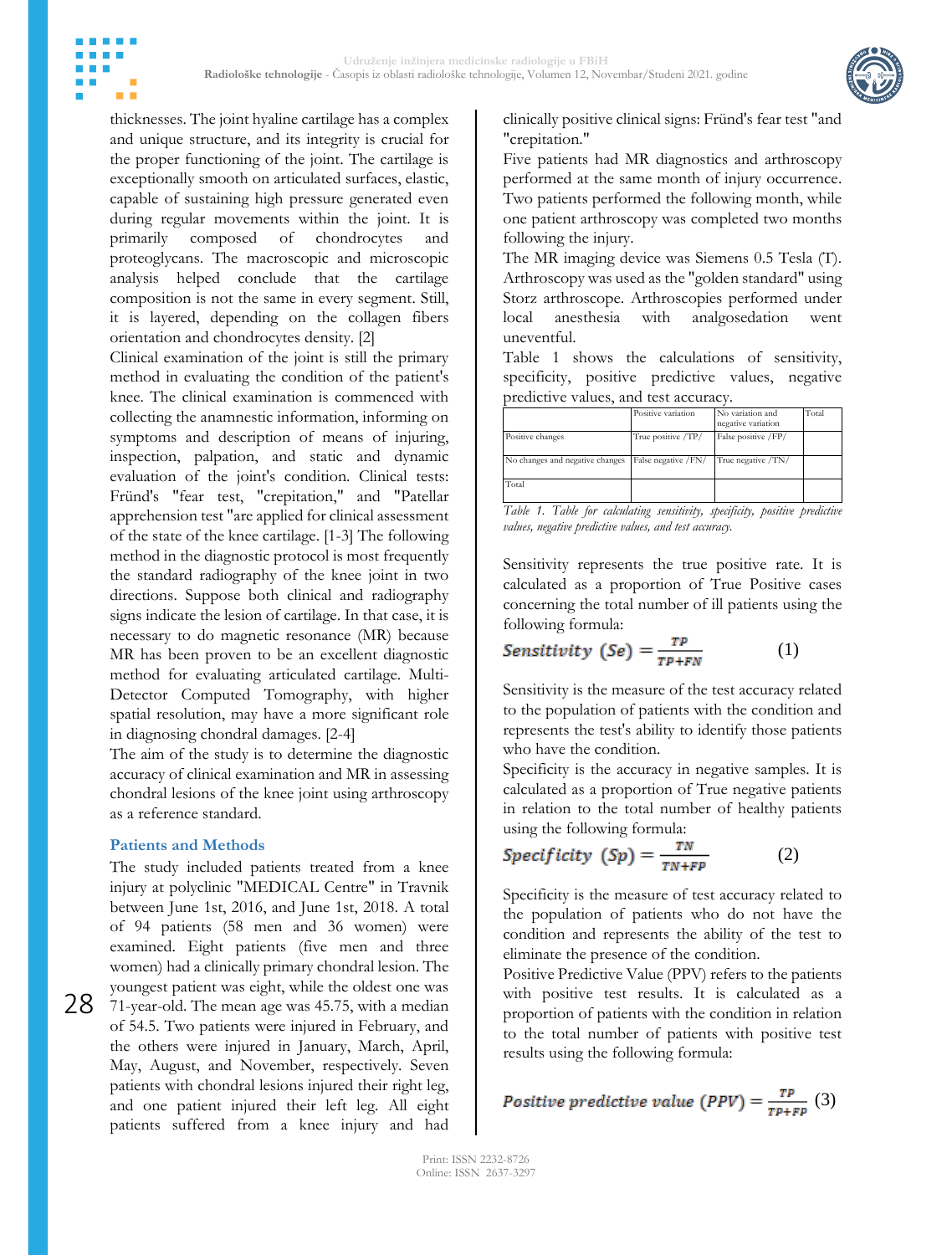



Negative Predictive Value (NPV) refers to patients with negative test results. It is calculated as a proportion of healthy patients in relation to the total number of patients with negative test results using the following formula:

Negative predictive value (NPV) = 
$$
\frac{TN}{TN+FN}
$$
 (4)

Accuracy (diagnostic accuracy, test effectiveness, overall accuracy) is calculated as a proportion of accurate results in the diagnostic table using the following formula:

$$
Accuracy (ACC) = \frac{TP + TN}{TP + FP + FN + TN} \tag{5}
$$

## **Results**

In observing only those patients with chondral lesions and in testing clinical signs and MR results, it has been determined that one patient (12.5%) has a lesion of knee cartilage, confirmed both clinically and by MR. In seven (87.5%) patients, clinical signs indicated chondral lesion of knee cartilage, while only one patient did not have a cartilage lesion as per MR result. The calculated values of clinical and MR results for chondral lesion: Se =  $12.5\%$ , Sp = could not be calculated, PPV =  $100\%$ , NPV =  $0\%$  and ACC =12.5%. All of the eight patients had a chondral knee lesion that was diagnosed by clinical signs and confirmed by arthroscopy. The results of accuracy of clinical and intraoperative result for chondral lesion in our study were: Se =100%, Sp = could not be calculated,  $PPV = 100\%$ ,  $NPV = \text{could}$ not be calculated and ACC =  $100\%$ . One (12.5%) of the eight patients with chondral lesions had both MR and intraoperative results with a lesion, while seven (87.5%) patients had intraoperative results characterizing lesions and MR results without lesion. The values of MR result and arthroscopy result for chondral lesion were: Se =  $100\%$ , Sp =  $0\%$ , PPV =  $12.5\%$ , NPV = could not be calculated and ACC = 12.5%. In eight patients who had chondral lesions, the highest sensitivity (100%) was recorded by comparing intraoperative results with clinical signs and MR imaging results. While comparing clinical signs with MR results, the sensitivity was 12.5%. Specificity for eight patients with chondral lesions was calculable only while comparing MR and intraoperative findings, and it was 0%. The Positive Predictive Value for patients with chondral lesions was maximal (100%) while comparing clinical signs with MR and intraoperative results. While comparing

MR and intraoperative results, Positive Predictive Value was 12.5%. For patients with a chondral lesion, Negative Predictive Value was calculable only while comparing clinical signs with MR results, and it was 0%. The Accuracy for patients with chondral lesions was 100% correlating data of clinical signs with intraoperative findings. In comparing the clinical sign with MR imaging results and MR and intraoperative results, the overall accuracy was 12.5%.

#### **Discussion**

Ever since Reicher et al. [3] 1985 pioneered the introduction of nuclear magnetic resonance imaging for knee examination, it has become the diagnostic method of choice in assessing the knee joint injury with a sensitivity of diagnosing injury of ligament cruciate anterior (LCA) and ligament cruciate posterior (LCP) of 92% – 94% and specificity of 95% – 100%. It provides a better exposition of anatomical structures and pathological changes in the muscle-tendon relationship, soft tissues, ligaments, menisci, and joint cartilage than the Computed Tomography does. [3]

Our study generated the following values of clinical and MR results for chondral lesion:  $Se = 0.125$ , Sp -, PPV =  $1.000$ , NPV =  $0.000$  and ACC =  $0.125$ .

In some patients, cartilaginous or osteochondral defect without osteoarthritis is more frequent. [4,5] Detecting early changes in cartilage and determining the degree of cartilaginous defects without osteoarthritis is essential in deciding the treatment and prognosis of the outcome of the treatment. [6- 8]

Although many radiology methods today make the presentation of the joint cartilage possible, only MR ensures the visualization of the outlines of the entire cartilage of the joint unit possible and its inner structure and associated elements subchondral bone. [4]

The majority of the population suffers from cartilage diseases and defects of various causes that generate miscellaneous symptomatology. MR has shown great potential in assessing the condition of the articulated cartilage because it is possible to reach high contrast between the articulated cartilage and the surrounding structures. [5] MR is beneficial in diagnosing osteochondral defects and osteochondritis dissecans presenting with a more or more minor defect on subchondral bone. The display of isolated cartilage abnormality as in chondromalacia of inflammatory or degenerative arthritis poses a huge issue. [5]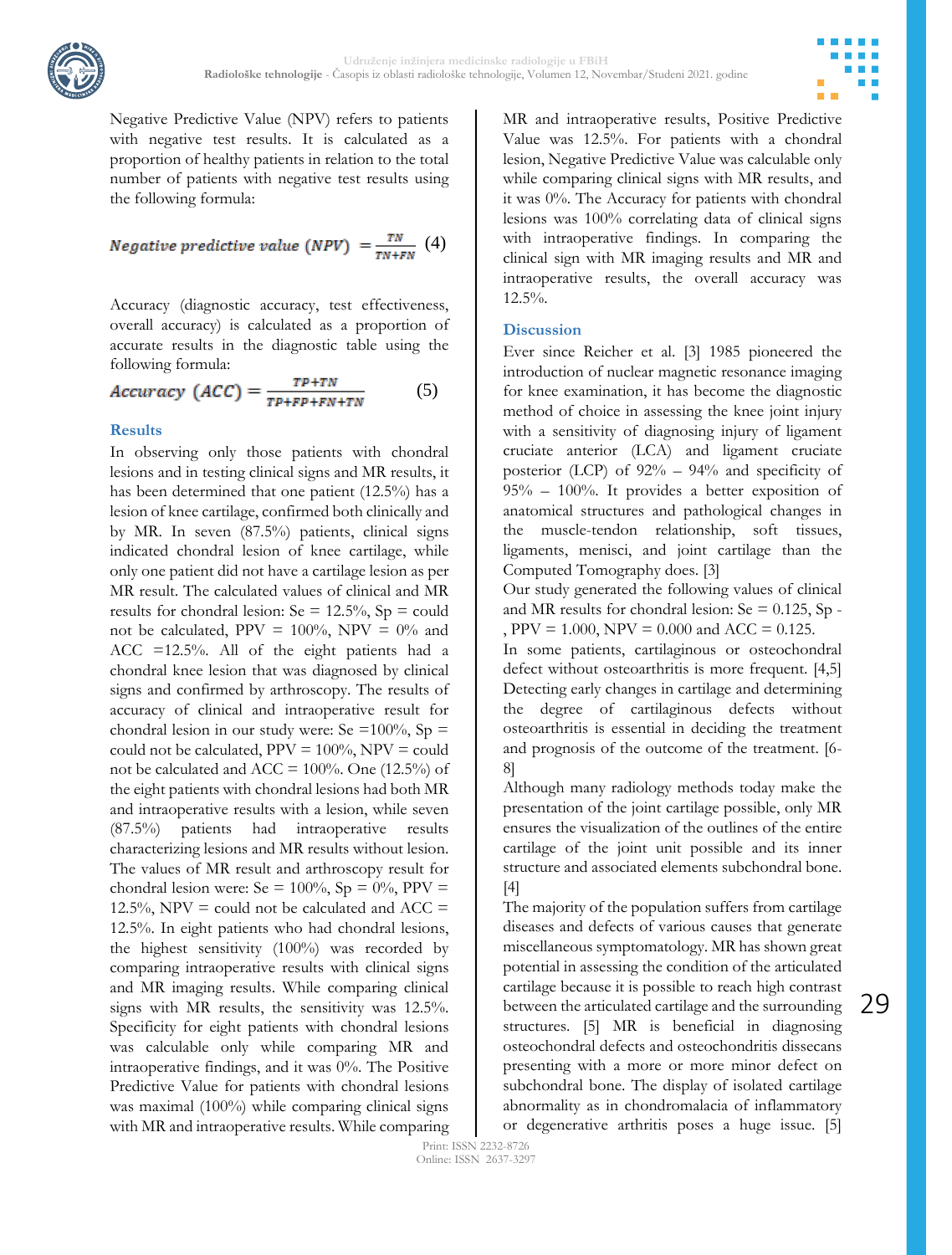

Proper interpretation of MR results depends directly on the spatial resolution of the examination performed and the signal-to-noise ratio. The cartilage structure is small compared with spatial resolution of the entire image. Intrachondral variations are too small to be displayed clearly due to the "partial volume effect". As a consequence of the complex structure of cartilage, the MR signal generated from the very cartilage is difficult to quantify because it depends mostly on parameters applied during the imaging. So far, the achievement is that structural and physiological characteristics of cartilage are adequately displayed on the devices of higher magnetic field strength (3T, but on the systems of 1.5T too). This provides enough data with a high spatial resolution that enables visualization of internal cartilage structure [6]. In our research, we used a magnetic field of 0.5 Tesla. Nowadays, coils specialized for MR examination of the knee joint with optimal high resolution on standards MR

scanners are widely used. [5, 6] In the study of Jung et al., 3D isovoxel sequence and standard 2D MR examination were compared. The results obtained for standard 2D examination were 39% for sensitivity, 83% for specificity, while obtained values for 3D isovoxel sequence were 45% for sensitivity and 83% for specificity. [7] In detecting and interpreting chondral defects of the knee joint, standard 2D examination protocol had an average sensitivity of 69.55%, while the moderate specificity was 92.78%. The average sensitivity and specificity for the 3D True FISP sequence in detecting and characterizing chondral defects were 75.06% and 94.16%, respectively. [7]

Ai et al. published the results of a study in which higher sensitivity (70.9% in comparison with 50.6%) and specificity (72.6% in comparison with 58.9%) were obtained compared to standard 2D MR examination in detecting evaluating chondral defects. [8] The results showed the same or better sensitivity and specificity in detecting chondral defects by 3DTrueFISP sequence compared to the standard 2D protocol. Still, it should be noted that standard examination protocol requires an average of 17 minutes and 20 seconds of imaging, while 3D

30

of this result is indisputable. [9] The outlines of joint cartilage are better distinguished using FSE T2 fat sat sequences than threedimensional gradient sequences. The contrast resolution of the cartilage and surrounding structures (meniscus, adipose tissue, muscles, and tendons) is

sequence requires up to 3 minutes. The contribution

better. [10] In displaying a higher degree of cartilage defect, the FSE T2 fat sat sequence proved the sensitivity of 91.57% of the 2nd, 3rd, and 4th-grade defects. MR and arthroscopy made the identical classification. If only 3rd and 4th grade are taken into account, the result matching would be 100%. The matching of arthroscopic and MR result this high for FSE T2 sequence was also found by Disler et al. [10] Our test has shown the following calculated values of clinical and MR result for chondral lesion: Se = 0.125, Sp -, PPV = 1.000, NPV = 0.000 and ACC = 0.125. MR results and arthroscopy result for chondral lesion were:  $Se = 1.000$ ,  $Sp = 0.000$ , PPV  $= 0.125$ , NPV- and ACC  $= 0.125$ .

## **Conclusion**

This study has shown weak sensitivity and specificity of preoperative MR diagnostics in detecting cartilage lesions of the knee. High rates of false diagnosis have been noted, suggesting that MR of 0.5 Tesla is not very precise in assessing chondral lesions of knee joint cartilage. We conclude that MR examination is currently not valid for diagnosing the injury of the chondral cartilage of the knee, as the medical community or the patient might anticipate.

## **References**

- 1. Crema MD, Roemer FW, Marra MD, Burstein D, Gold GE, Eckstein F, et al. Articular cartilage in the knee: current MR imaging techniques and applications in clinical practice and research. Radiographics. 2011;31(1):37-61.
- 2. Grubor P, Asotic A, Grubor M, Asotic M.:Validity of magnetic resonance imaging in knee injuries. Acta Inform Med. 2013;21(3):200-4. doi: 10.5455/aim.2013.21.200-204.
- 3. Reicher MA, Rauschning W, Gold RH. High-resolution magnetic resonance imaging of the knee joint: normal anatomy. AJR 1985;145: 895-902.
- 4. Kijowski R, Davis KW, Blankenbaker DG, et al. Evaluation of the menisci of the knee joint using three-dimensional isotropic resolution fast spin-echo imaging: diagnostic performance in 250 patients with surgical correlation. Skeletal Radiol. 2012;41:169–178.
- 5. Nakamura SA, Lorenzato MM, Engel EE, et al. Incidental enchondromas at knee magnetic resonance imaging: intraobserver